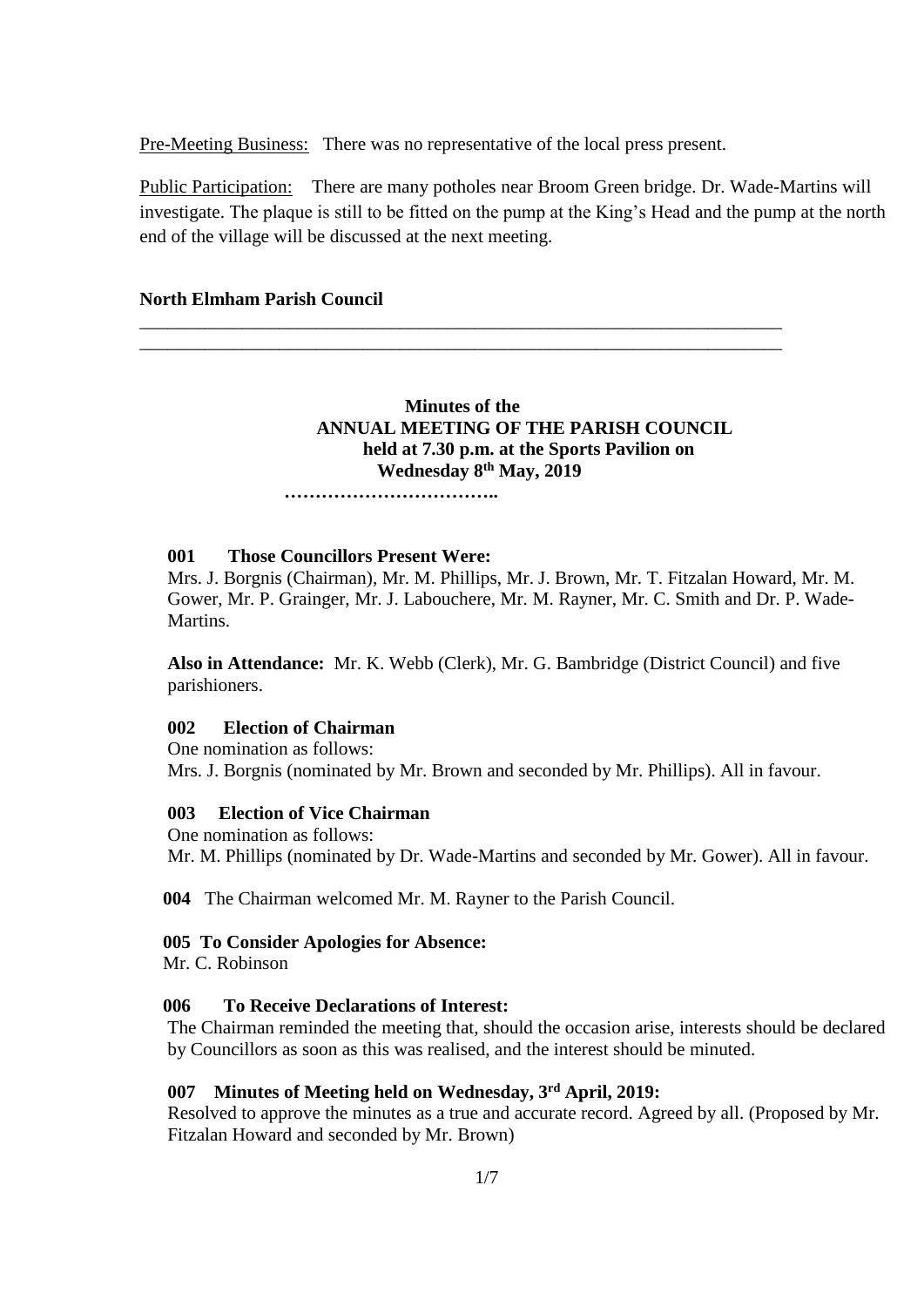### **UPDATED INFORMATION AND MATTERS ARISING**

### **008 Land Management Matters (item 400)**

- (a) Village Green The dog bin has been installed.
- (b) Cathedral Ruins Horse riders have been seen in Millennium Wood and the Cathedral Ruins. The Chairman has spoken to them.
- (c) Cathedral Meadows Dr Wade-Martins reported that:
	- (i) The new finger post to go in the rose garden directing walkers to Cathedral Meadows, the Millennium Wood and the public footpath had been delivered and would soon be erected.
	- (ii) He hoped to come up soon with proposals for the new information panel which has been put in the budget for the New Year.
	- (iii) Church Meadow had been sprayed to remove the heavy infestations of nettles and thistles. The result will need monitoring in case more work is required.
	- (iv) The question of Mr. Fish's rent would be placed on the agenda for discussion at the next meeting.
- (d) Broom Green Nothing to report.
- (e) Millennium Wood The top of the fence is collapsing. It will need attention within the next two months.
- (f) Bridleway on disused railway line Nothing to report.
- (g) Prince William Wood Nothing to report.

#### **009 Street Lights (item 401)**

Mr. Fitzalan Howard reported that light number 42 has finally been replaced, after almost nine months.

### **010 Highway Matters (item 402)**

Dr Wade-Martins reported that:

(a) At 3.15 that afternoon there were 52 cars parked on Church Hill between the school and the entrance to the Park. This was hazardous, and at the same time he was unloading elderly people out of cars into Tea at Two with lorries passing very close by. This demonstrated the need for the construction of the new car park in the Brookside Farm Development as well as a new Memorial Hall on a safer site. The chairman reminded the Parish Council that the latter will be an item for the next meeting.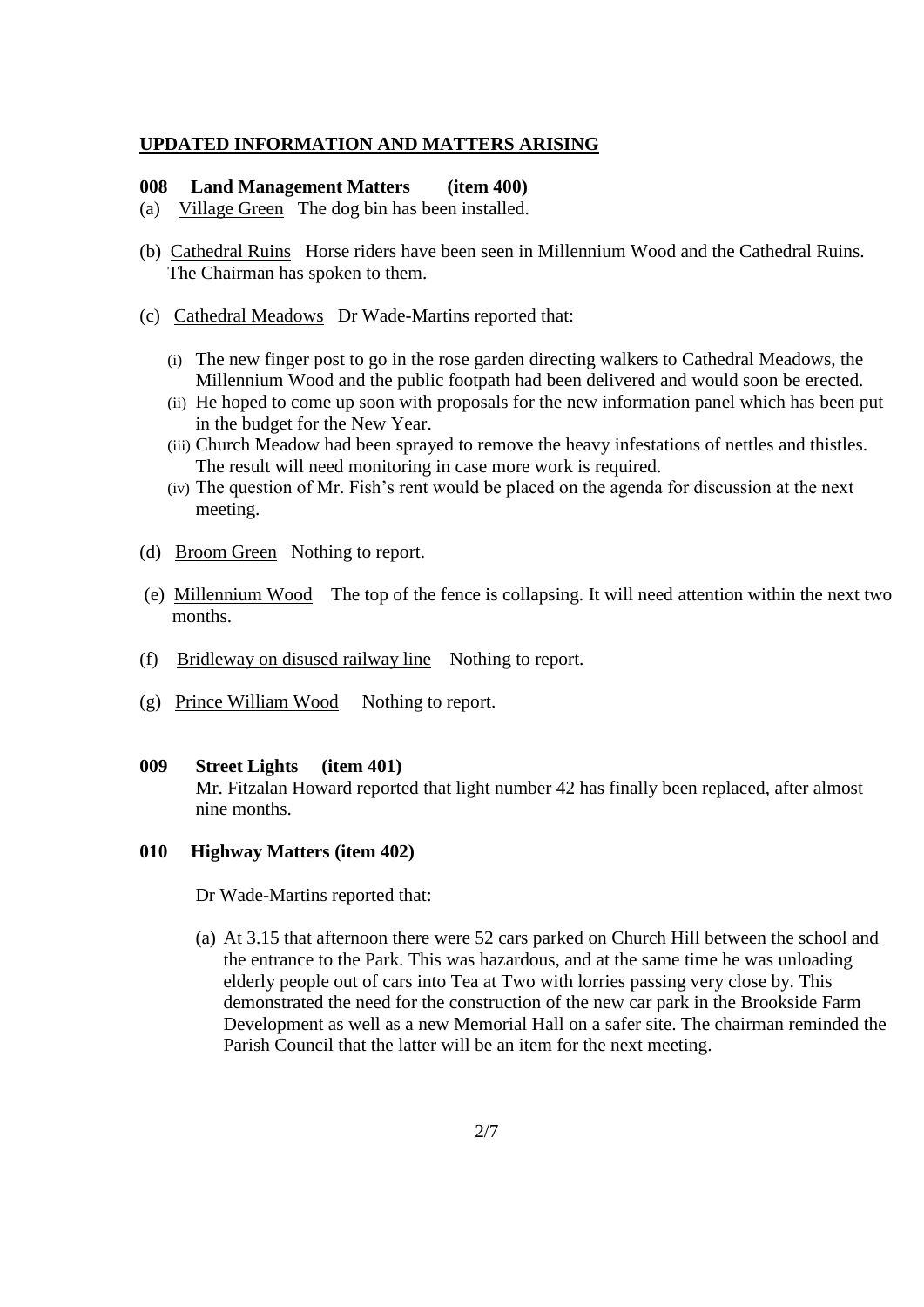- (b) He had put in a request to Breckland to move the point where Station Road changes to Billingford Road some weeks ago and was still waiting for a response despite a reminder.
- (c) Although the Highway Rangers had been expected in February there had been no sign of them so far, and the clerk's request for a clarification on the timing had not been answered.
- (d) The construction of the new build-out had been scheduled for the school holidays from 28<sup>th</sup> May to 31st May. During that time the main street will be closed with a long and unavoidable diversion via Bawdeswell. He was concerned about the lack of notice particularly for the surgery and local residents. The surgery requires 6 weeks' notice to re-schedule their clinics, yet they were not notified until  $7<sup>th</sup>$  May, although PWM had made sure they knew by about  $29<sup>th</sup>$  April. Highways were not agreeing to permit access for ambulances in an emergency, but he was pressing them to give way on this.
- (e) At the same time as the build-out is to be constructed, the double yellow lines will be repainted on the Post Office bend taking advantage of the road closure.
- (f) Design details of the new Eastgate Street parking scheme are still awaited from Highways even though funding had been agreed!
- (g) It is now time to think about our next Parish Partnership bid. To limit traffic movements in Eastgate Street is an option to consider. This will need discussion next time.
- (h) He had not yet drafted a letter to go the Leader of NCC about the lack of enthusiasm by both Highways and the Police to collect SAM2 data. He and Paul Grainger will draft letters to both with copies to the Police Commissioner and the appropriate local police officer.
- (i) Police Officer Paula Gilluley is to be invited to the next meeting of the Parish Council.

# **011 Eastgate Centre (item 403)**

Nothing to report.

### **012 Pavilion and Playing Field – Play Area (item 404)**

Longham Football Club achieved promotion and will be moving to Foulsham next season as they require improved facilities in the higher league. The goals have been dismantled. It is likely that Fakenham Cricket Club's third team will also be seeking an alternative facility due to onerous pitch preparation charges applied by North Elmham Cricket Club. The annual RoSPA inspections will take place next month.

## **013 Allotments (item 405)**

The pest controller is to revisit.

## **014 Volunteers (item 407)**

The goals have been removed, the dog bin installed and the seat repaired.

- **015 Village Institute Hall (item 408)** Nothing to report
- **016 Website (item 409)** Nothing to report
- **017 Traffic and parking issues in Eastgate Street (item 410)** Nothing to report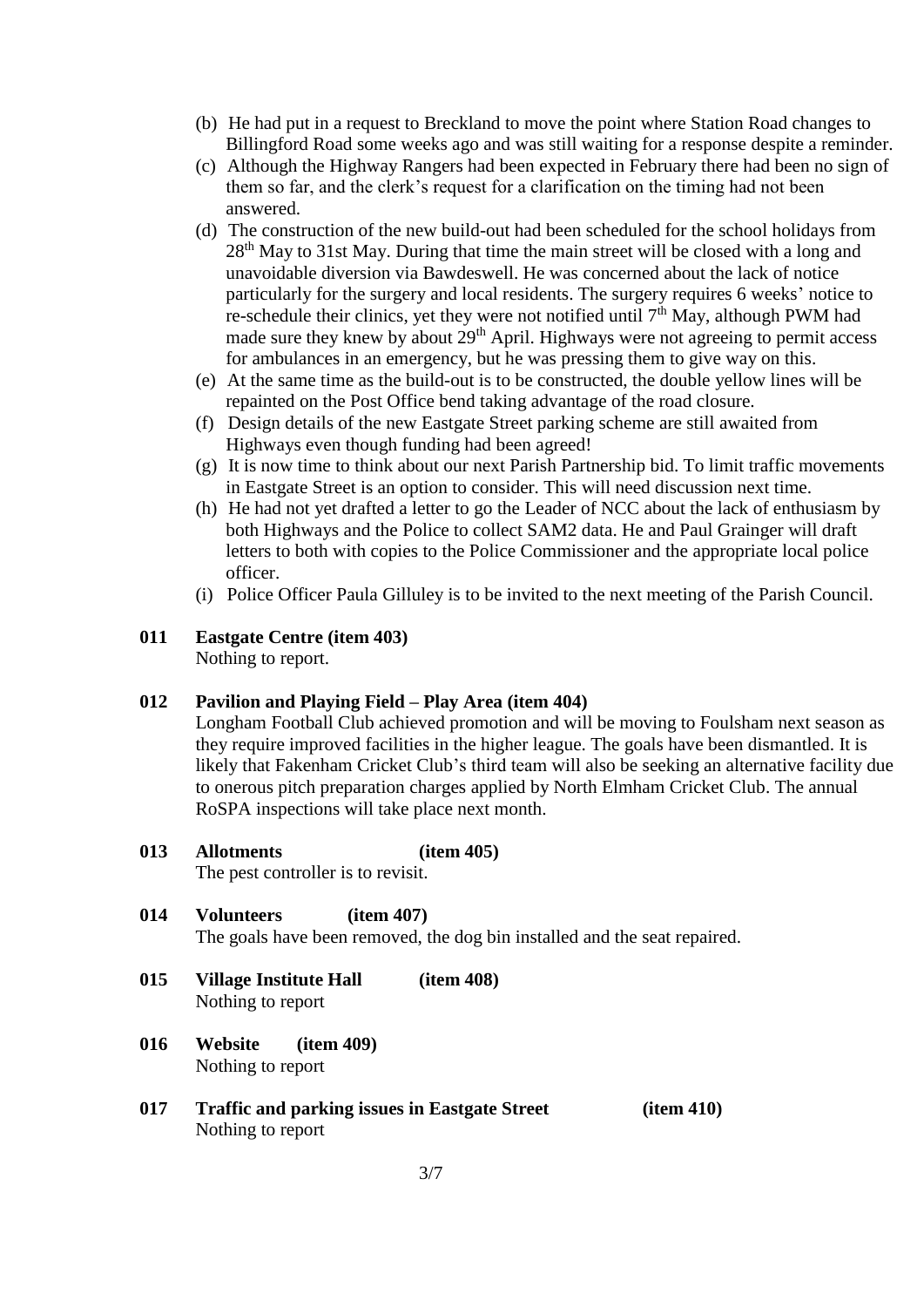### **018 Church Meadow update (item 412)**

The fence has been erected and the Chairman will write to the neighbour to confirm that the boundary is the hedge, not the fence. An ash tree, which appears to have dieback, needs to be removed. Dr. Wade-Martins will inspect it. All trees are to be reviewed.

- **019 Update on development matters (item 413)** Nothing to report
- **020 V.E.T.S. (item 414)** Nothing to report
- **021 Draft agreement re the sale of land at Brookside Farm (item 416)** Nothing to report.
- **022 Plans for all weather footpath from Oak Avenue to Spencer Close (item 419)** Mr. Smith is to obtain quotations.

### **023 Report from District Councillor**

Mr. Bambridge had been re-elected and said that the Local Plan is expected to be finalised some time in the summer. His report had been circulated and was as follows:-

"I am pleased to be able to confirm that I have been re-elected as member for Upper Wensum Ward for this term. Bill Borrett is the other councillor elected so there is no change. At Breckland the overall control of the council has not substantially changed with Con 37 (-1) Lab  $6 (+3)$  Ind  $4 (+1)$  G  $2 (+2)$ 

Whilst I expect to retain the planning portfolio at Breckland, this is to be confirmed, I do commit to give the parishes the same level of service as in the past. If informed of parish meetings and other events I will seek to attend. This week for example I have a meeting tonight in Sparham which I will be at. Likewise tomorrow at North Elmham. Thursday there are two meetings, Bawdeswell and Brisley, and it is likely I will not be back in Norfolk in time to attend either, if I am I will. But I will be happy to meet with councils or parish councillors at another time. Next week I have three parishes meeting on Tuesday, one on Wednesday (which may be cancelled) one on Thursday. Also there are a number of daytime meetings within Breckland over this period.

I am also hopeful of retaining my seat on the drainage board, This is particularly relevant to parishes with flood risks.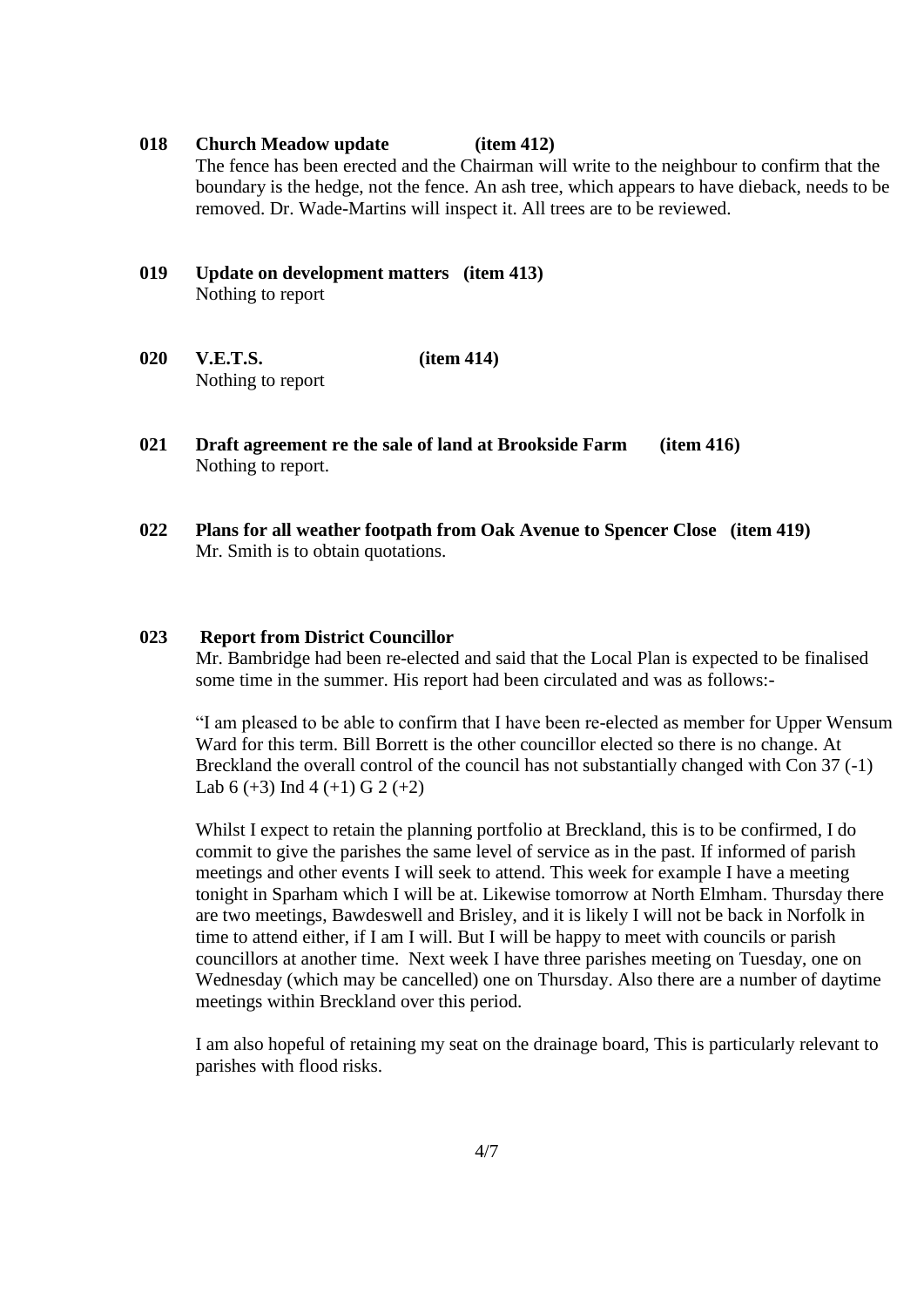Breckland as a council is committed to retaining a system of grants for parish projects and this will be of particular interest to the two villages who have expressed an interest in major projects into the future, please speak to me about any help I can give I am also interested in supporting smaller village projects and even individuals sometimes. This is our ward, so let us all now join together to make it the very best we can for all of us who live and work here. Breckland have earmarked £1.4m for various grants for 2019/20 and a similar sum for the following year. Small grants are up to £5K and large up to £20K. The fund is managed by Norfolk Community who can also assist in accessing other funds, but the Breckland fund has to be allocated by Breckland and needs to be signed off by one of your ward members.

I am expecting the Local Plan to be signed off in the summer. We have no neighbourhood plans in the offing in the ward, but if you are interested I am happy to discuss.

Breckland enter the new term with a new Leader, whom we expect to be formally voted in at the first council meeting. Sam Chapman Allen has been deputy leader for sometime and I expect him to do a great job in representing us across the country. Within the ward it is not always appreciated that Breckland punches above its weight in influence and leadership throughout the UK. William Nunn retains his seat on the council.

As before I can be contacted on the addresses below and in various ways. I am active on social media, and will always promote village activities as widely as I am able. With election pressures, if I have missed anything you have asked for, please ask again."

### **024 Accounts for Payment and Schedule of Income**

| $\mathbf{a}$ | <b>Resolved to approve the following Accounts for payment:-</b> |         |  |
|--------------|-----------------------------------------------------------------|---------|--|
| 12/4/19      | E-on (street lights $-$ March)                                  | £202.14 |  |
| 8/5/19       | Thinking Rural (payroll services – March)                       | £12.00  |  |
| 8/5/19       | D. Tyson (pavilion cleaning for April)                          | £98.52  |  |
| 8/5/19       | Mole Country Stores (shield stake)                              | £72.00  |  |
| 8/5/19       | J. R. G. Fletcher (key keeping for March and April)             | £62.50  |  |
| 8/5/19       | Anglian Water (Pavilion from $3/1/19$ to $3/4/19$ )             | £29.46  |  |
| 8/5/19       | Anglian Water (Playing Field from 3/1/19 to 3/4/19)             | £181.31 |  |
| 8/5/19       | CGM (grounds maintenance)                                       | £781.12 |  |
| 8/5/19       | Glasdon (dog waste bin)                                         | £152.03 |  |
| 8/5/19       | BHIB (annual insurance)                                         | £593.38 |  |
| 8/5/19       | K. Webb (Clerk's pay for April)                                 | £693.44 |  |
| 8/5/19       | HMRC (tax on Clerk's pay)                                       | £77.40  |  |
| 8/5/19       | HMRC (National Insurance on Clerk's pay)                        | £15.22  |  |
| 8/5/19       | Thinking Rural (payroll services $-\text{April}$ )              | £12.00  |  |
| 8/5/19       | Soanes Signs (finger post near Cathedral Meadows)               | £336.00 |  |

(Expenditure approved by all members)

### **b) Schedule of Income:**

| $5/4/19$ Breckland Council (Precept – half year)               | £18,954.50 |
|----------------------------------------------------------------|------------|
| 5/4/19 Pavilion takings                                        | £175.00    |
| 25/4/19 Rural Payments Agency (Higher Entry Level Stewardship) | £674.71    |
| $1/5/19$ Foxburrow Farm (AMS rent – half year)                 | £2,344.50  |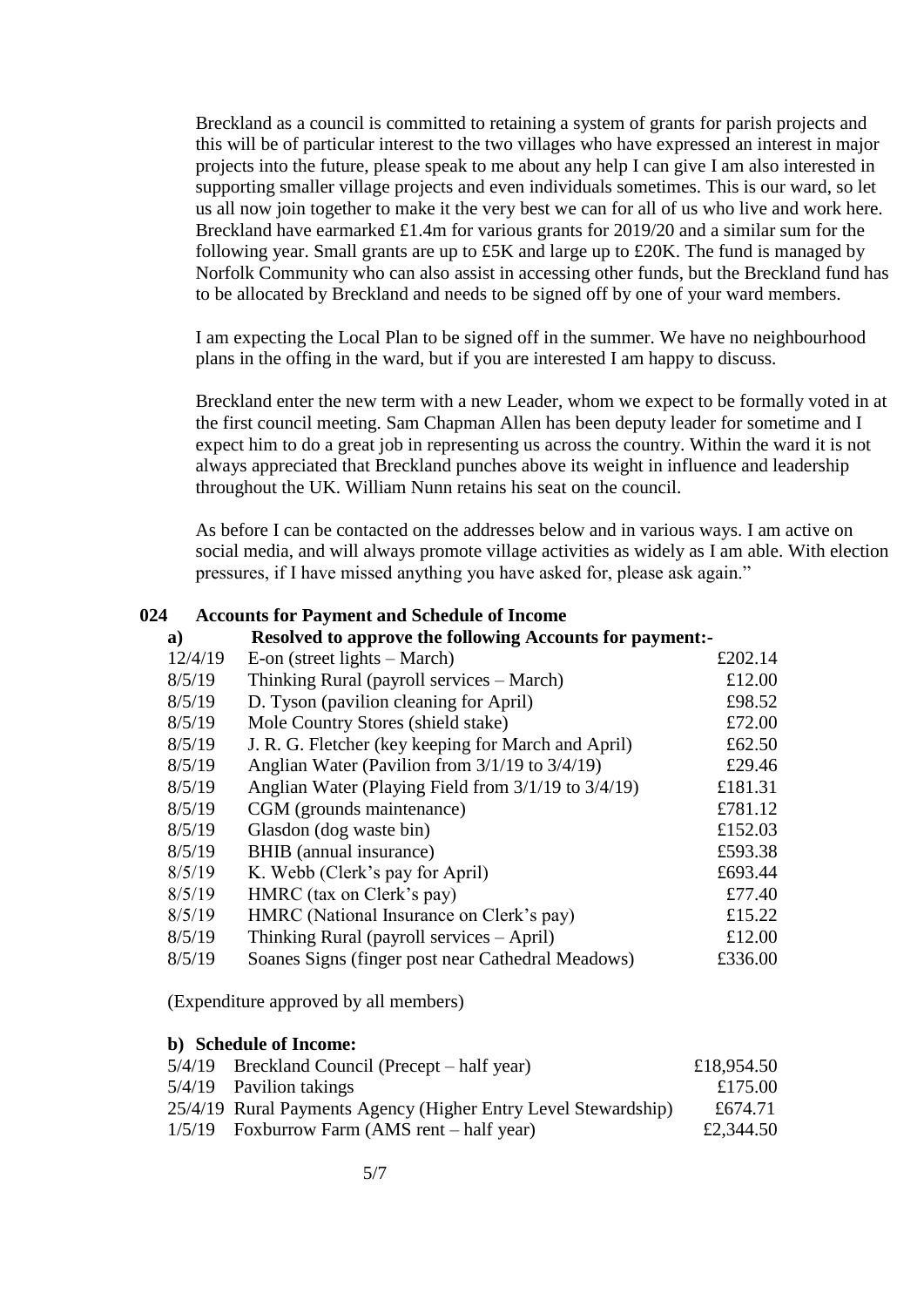Balances (as at 7/5/19):- Current a/c - £69,747.20, Business Premium a/c £27,920.61

The Vice Chairman presented the end of year figures which were broadly in line with expectations. There had been one significant exceptional item – the purchase of additional land near the church for £29K.

## **025 To consider planning applications and determinations:-**

## **a) Applications**

- (i) Jon Pennells erection of new dwelling on land off Larch Grove site plan updated to include surrounding development - (3PL/2019/0369/F). A letter from the applicant was read out by the Chairman. The following comment, however, is to be made:- "The Parish Council wishes to confirm the comments made dated 25/4/19. On this occasion, all 11 members are unanimous in objecting to this application for the reasons previously given". The comments previously given were as follows:- "The application papers are misleading in that they do not show the four new houses that have already been built or are close to completion adjacent to this site. The application seeks to insert an additional house in the middle of this development, not on the edge - in the view of the PC seriously detracting from the allure and empathy of the existing site and creating a cramped environment. The proposed new house appears to be an afterthought and would not fit well with the existing design or layout. Larch Grove largely has grown piecemeal and this would be a development too far, in that it would seriously reduce the amenity and appeal of the site. Consequently, North Elmham Parish Council strongly recommends refusal of this application"
- (ii) Mr. M. Chapman change of use from garden shop to residential property at 25 Station Road –  $(3PL/2019/0449/F)$  – no objections
- (iii) Mr. and Mrs. Jensen extension to provide new additional bathroom and amendment to planning permission to allow glazing both sides at Threshing Barn, Worthing Road  $-(3PL/2019/0330/HOU)$  – no objections

## **b) Determinations**

None

# **026 CORRESPONDENCE –8/5/19**

- 1) CPRE Field Work magazine for Spring 2019
- 2) Countryside Voice magazine for Spring 2019
- 3) Police Crime Update report for March 2019
- 4) CPRE Rural Housing Conference at Dereham on 6/9/19
- 5) Clerks and Councils Direct magazine for May 2019
- 6) NNDC Consultation on first draft of Local Plan.

## **027 Announcements**

- a) The village fete will take place on Sunday,  $19<sup>th</sup>$  May.
- b) There will be a circus on the village green on  $11<sup>th</sup>$  and  $12<sup>th</sup>$  May.
- c) Thirty people took part in a very successful litter pick.